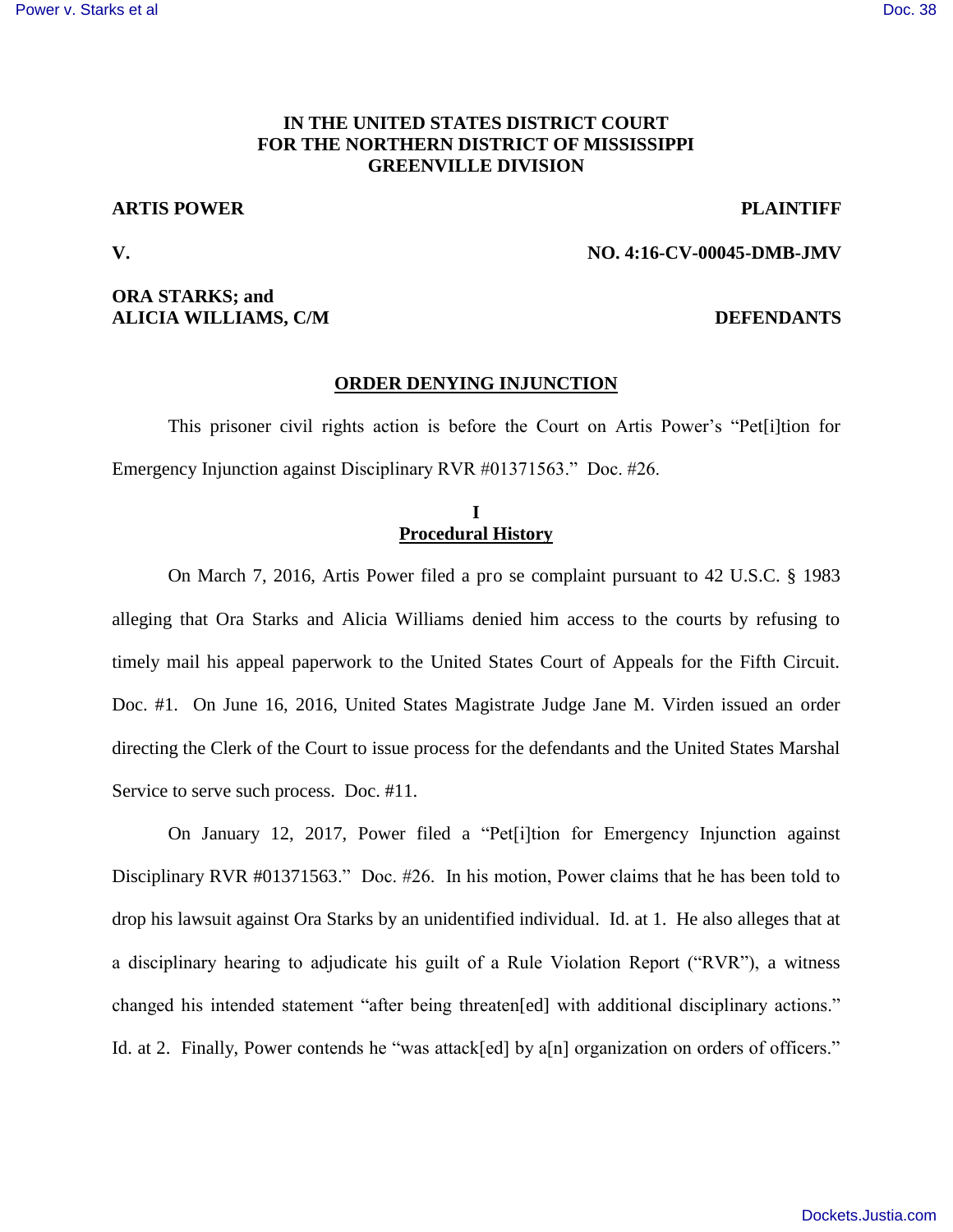Id. Based on these allegations, in his memorandum brief accompanying the motion, Power seeks an "injunction or complete remov[a]l of this RVR." Doc. #27 at 3.

# **II Analysis**

To receive a preliminary injunction, a movant must show: "(1) a substantial likelihood of success on the merits; (2) a substantial threat of irreparable injury; (3) the threatened injury to the movant outweighs the threatened harm to the party sought to be enjoined; and (4) granting the injunctive relief will not disserve the public interest." City of Dallas v. Delta Air Lines, Inc., 847 F.3d 279, 285 (5th Cir. 2017).

Because a preliminary injunction depends on the prisoner's likelihood of success on the merits, "[a] district court should not issue an injunction when the injunction in question is not of the same character, and deals with a matter lying wholly outside the issues in the suit." Kaimowitz v. Orlando, 122 F.3d 41, 43 (11th Cir. 1997) (citing De Beers Consol. Mines v. United States, 325 U.S. 212, 220 (1945)). Accordingly, courts have routinely declined to grant a prisoner injunctive relief related to conduct unrelated to the underlying claims of his lawsuit. See Devose v. Herrington, 42 F.3d 470, 471 (8th Cir. 1994) ("It is self-evident that Devose's motion for temporary relief has nothing to do with preserving the district court's decision-making power over the merits of Devose's … lawsuit."); Bradley v. Meadows, No. 2:11-cv-153, 2012 WL 1826334, at \*1 (E.D. Ark. May 18, 2012) ("Plaintiff has failed to establish a relationship between the alleged retaliation and the conduct asserted in his [c]omplaint …."); Tart v. Dufault, No. 5:12-ct-3127, 2013 WL 12092199, at \*1 (E.D.N.C. May 3, 2013) (prisoner "may not obtain 'permanent' injunctive relief for [alleged retaliation] in the course of litigating his unrelated claims concerning his legal mail in this action"). Here, the requested injunction against the RVR